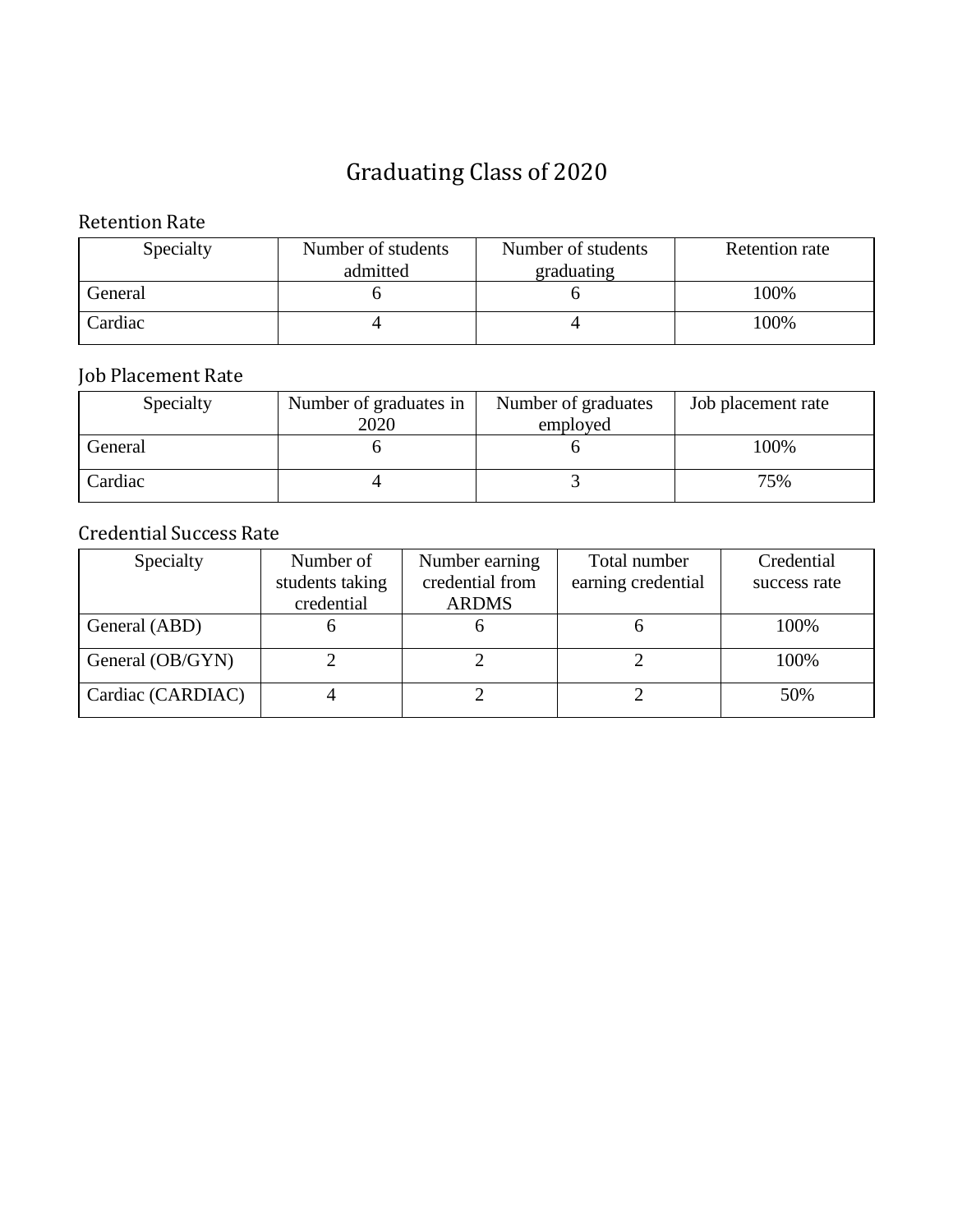#### Retention Rate

| Specialty | Number of students     | Number of students | <b>Retention rate</b> |
|-----------|------------------------|--------------------|-----------------------|
|           | graduating<br>admitted |                    |                       |
| General   |                        |                    | 100%                  |
| Cardiac   |                        |                    | 100%                  |

### Job Placement Rate

| Specialty | Number of graduates in | Number of graduates | Job placement rate |
|-----------|------------------------|---------------------|--------------------|
|           | 2019                   | employed            |                    |
| General   |                        |                     | 83%                |
| Cardiac   |                        |                     | 100%               |

| Specialty         | Number of       | Number earning  | Total number       | Credential   |
|-------------------|-----------------|-----------------|--------------------|--------------|
|                   | students taking | credential from | earning credential | success rate |
|                   | credential      | <b>ARDMS</b>    |                    |              |
| General (ABD)     |                 |                 |                    | 67%          |
| General (OB/GYN)  |                 |                 |                    | 75%          |
| Cardiac (CARDIAC) |                 |                 |                    | 75%          |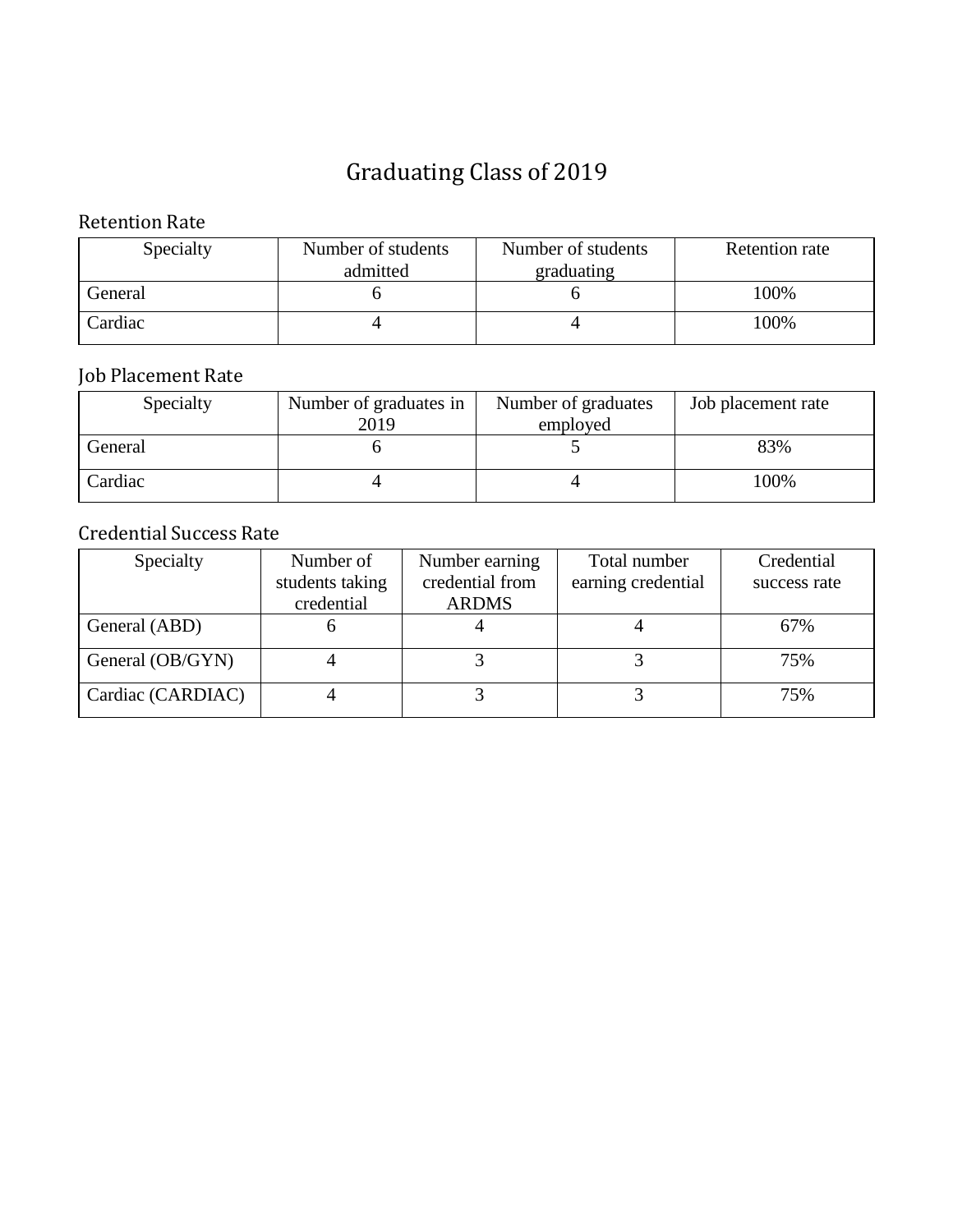#### Retention Rate

| Specialty | Number of students     | Number of students | <b>Retention</b> rate |
|-----------|------------------------|--------------------|-----------------------|
|           | graduating<br>admitted |                    |                       |
| General   |                        |                    | 100%                  |
| Cardiac   |                        |                    | 75%                   |

### Job Placement Rate

| Specialty | Number of graduates in | Number of graduates | Job placement rate |
|-----------|------------------------|---------------------|--------------------|
|           | 2018                   | employed            |                    |
| General   |                        |                     | 100%               |
| Cardiac   |                        |                     | 100%               |

| Specialty         | Number of       | Number earning  | Total number       | Credential   |
|-------------------|-----------------|-----------------|--------------------|--------------|
|                   | students taking | credential from | earning credential | success rate |
|                   | credential      | <b>ARDMS</b>    |                    |              |
| General (ABD)     |                 |                 |                    | 100%         |
| General (OB/GYN)  |                 |                 |                    | 100%         |
| Cardiac (CARDIAC) |                 |                 |                    | 66%          |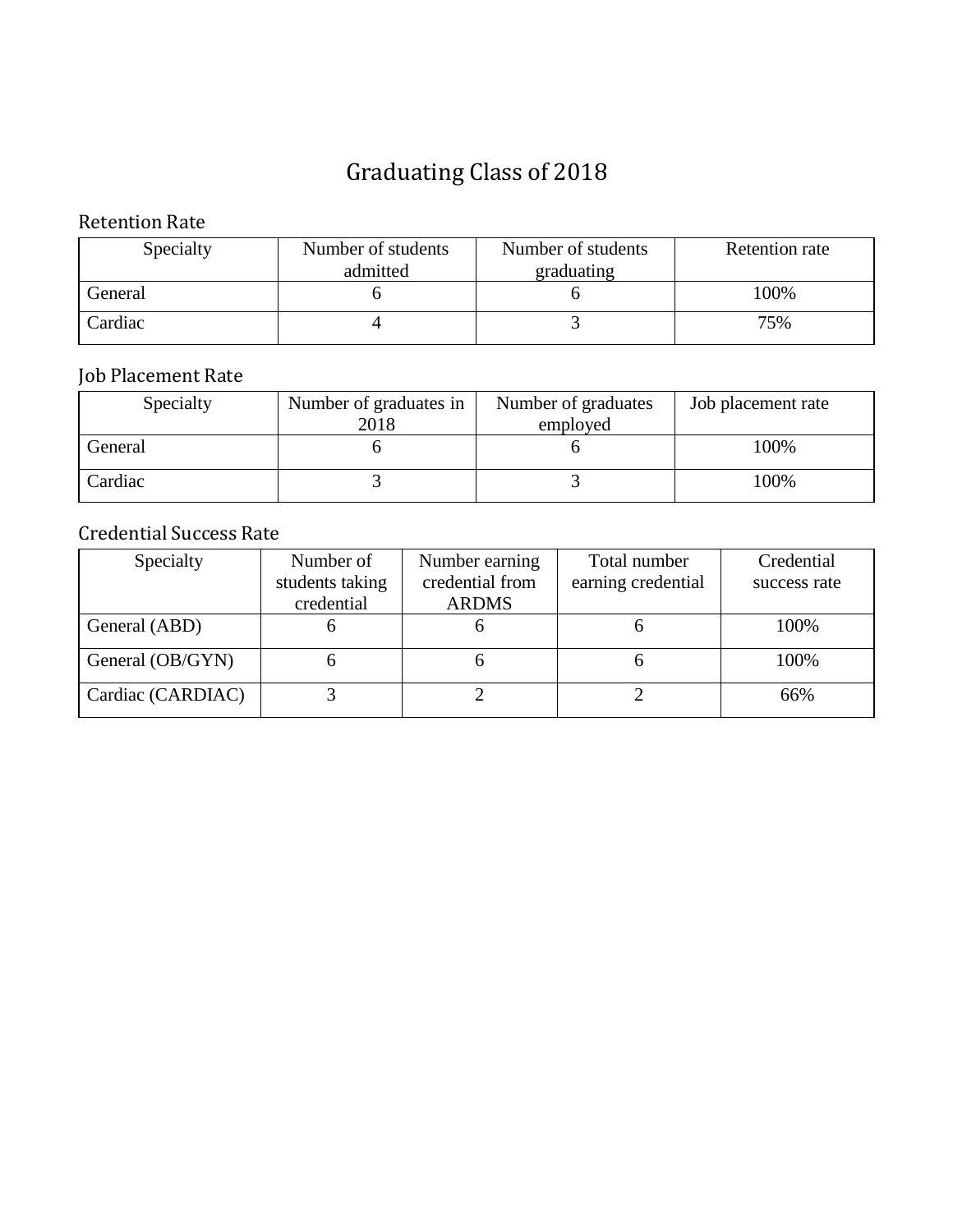### Attrition Rate

| Specialty | Number of students     | Number of students | <b>Attrition rate</b> |
|-----------|------------------------|--------------------|-----------------------|
|           | graduating<br>admitted |                    |                       |
| General   |                        |                    | 0%                    |
| Cardiac   |                        |                    | $9\%$                 |

### Job Placement Rate

| Specialty | Number of graduates in | Number of graduates | Job placement rate |
|-----------|------------------------|---------------------|--------------------|
|           | 2017                   | employed            |                    |
| General   |                        |                     | 50%                |
| Cardiac   |                        |                     | 100%               |

| Specialty         | Number of       | Number earning  | Total number       | Credential   |
|-------------------|-----------------|-----------------|--------------------|--------------|
|                   | students taking | credential from | earning credential | success rate |
|                   | credential      | <b>ARDMS</b>    |                    |              |
| General (ABD)     |                 |                 |                    | 100%         |
| General (OB/GYN)  |                 |                 |                    | 0%           |
| Cardiac (CARDIAC) |                 |                 |                    | 100%         |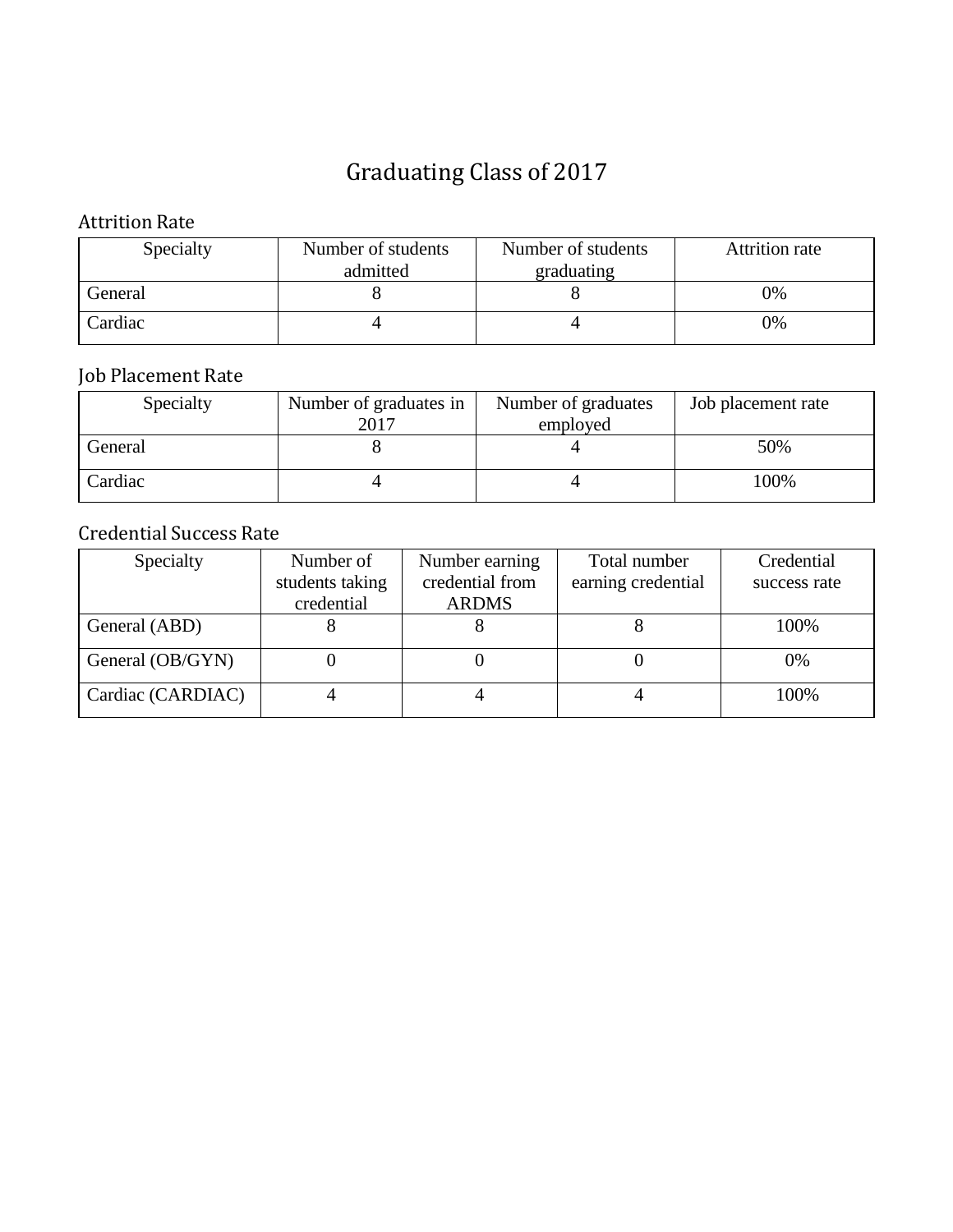#### Attrition Rate

| Specialty | Number of students<br>Number of students |            | <b>Attrition rate</b> |
|-----------|------------------------------------------|------------|-----------------------|
|           | admitted                                 | graduating |                       |
| General   |                                          |            | 17%                   |
| Cardiac   |                                          |            | 0%                    |

## Job Placement Rate

| Specialty | Number of graduates in<br>Number of graduates<br>2016<br>employed |  | Job placement rate |
|-----------|-------------------------------------------------------------------|--|--------------------|
| General   |                                                                   |  | 100%               |
| Cardiac   |                                                                   |  | 75%                |

| Specialty         | Number of       | Number earning  | Total number       | Credential   |
|-------------------|-----------------|-----------------|--------------------|--------------|
|                   | students taking | credential from | earning credential | success rate |
|                   | credential      | <b>ARDMS</b>    |                    |              |
| General (ABD)     |                 |                 |                    | 100%         |
| General (OB/GYN)  |                 |                 |                    | 100%         |
| Cardiac (CARDIAC) |                 |                 |                    | 100%         |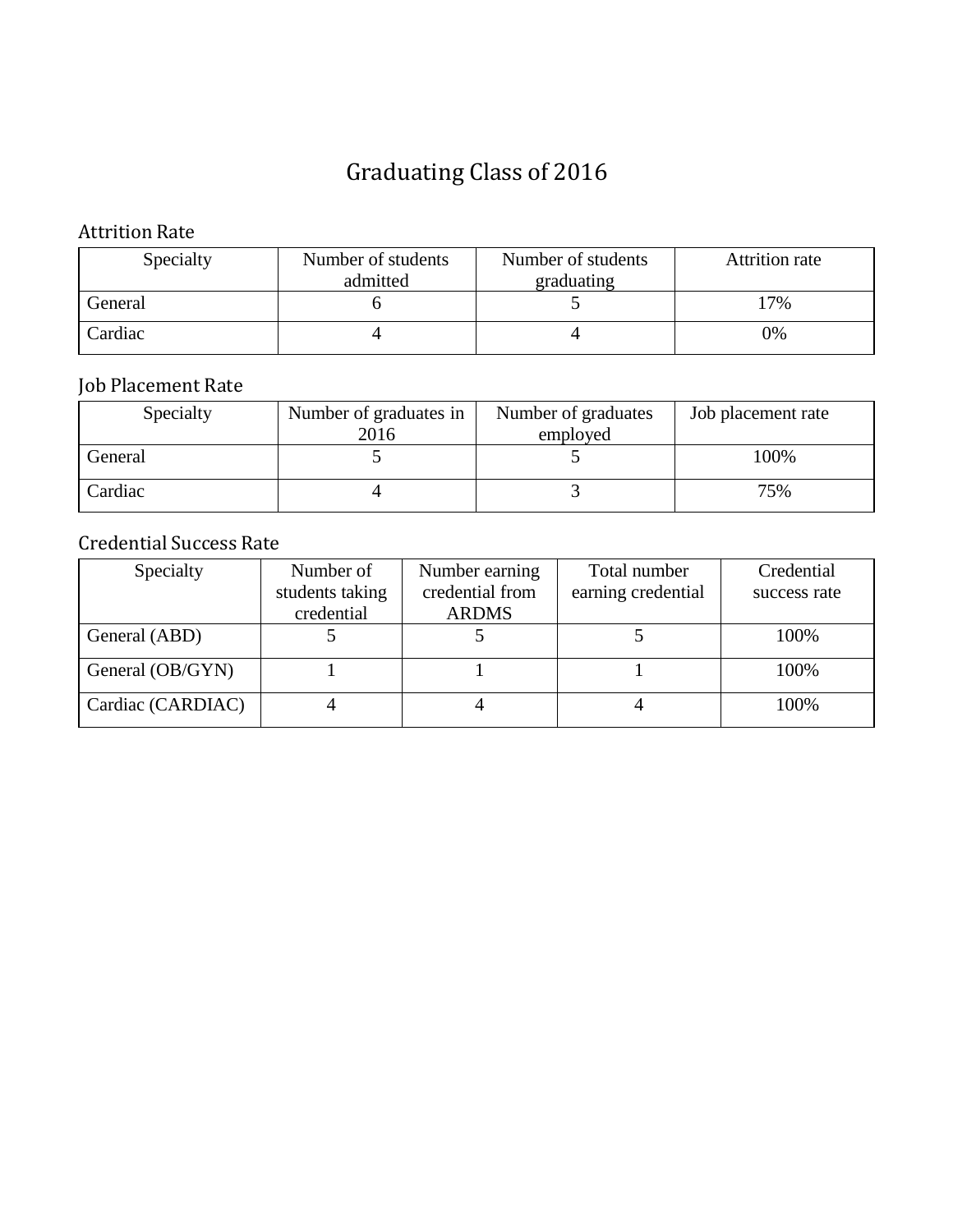#### Attrition Rate

| Specialty | Number of students     | Number of students | <b>Attrition rate</b> |
|-----------|------------------------|--------------------|-----------------------|
|           | admitted<br>graduating |                    |                       |
| General   |                        |                    | 25%                   |
| Cardiac   |                        |                    | 20%                   |

## Job Placement Rate

| Specialty | Number of graduates in<br>2015 | Number of graduates<br>employed | Job placement rate |
|-----------|--------------------------------|---------------------------------|--------------------|
| General   |                                |                                 | 83%                |
| Cardiac   |                                |                                 | 50%                |

| Specialty         | Number of       | Number earning  | Total number       | Credential   |
|-------------------|-----------------|-----------------|--------------------|--------------|
|                   | students taking | credential from | earning credential | success rate |
|                   | credential      | <b>ARDMS</b>    |                    |              |
| General (ABD)     |                 |                 |                    | 100%         |
| General (OB/GYN)  |                 |                 |                    | 100%         |
| Cardiac (CARDIAC) |                 |                 |                    | 100%         |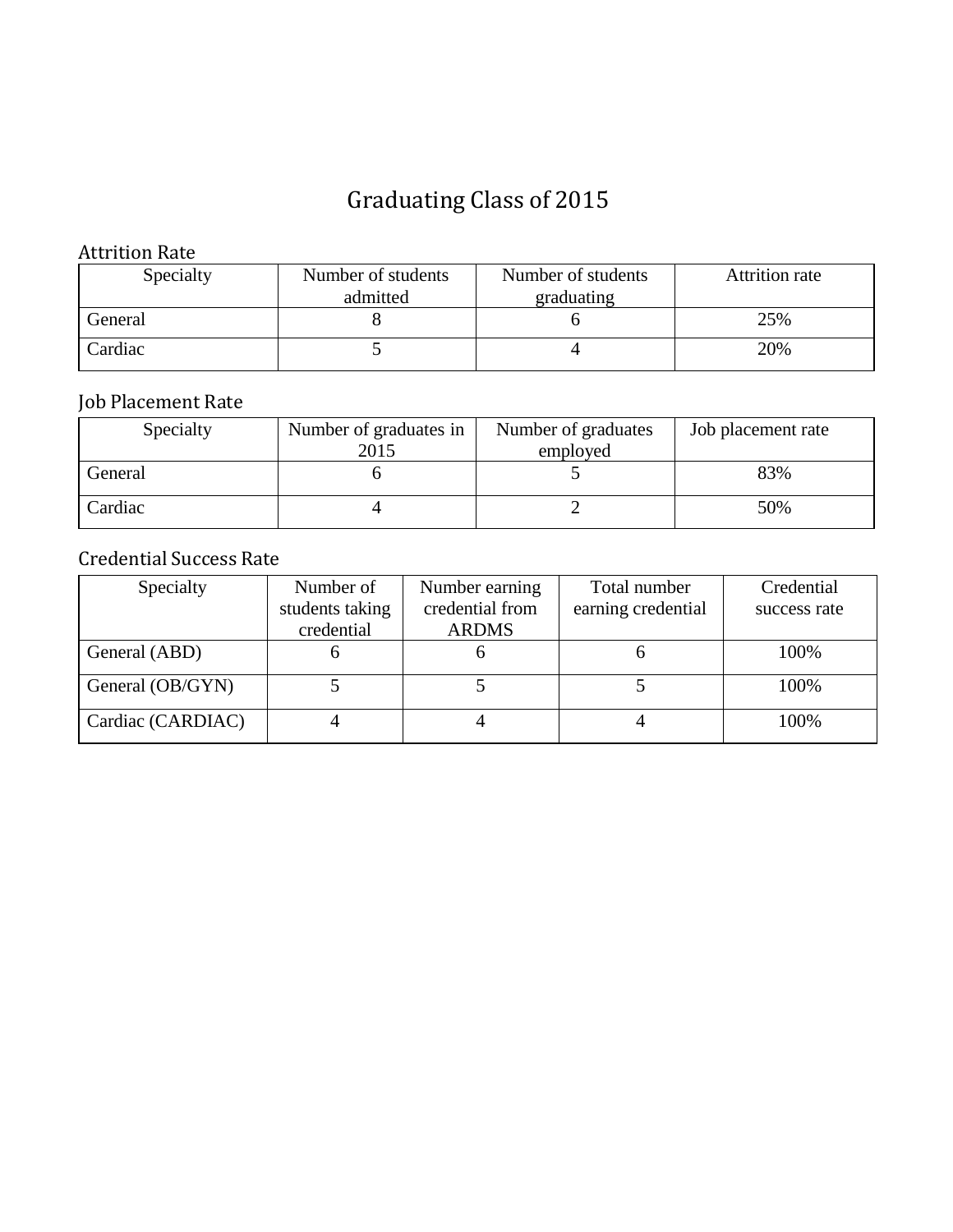#### Attrition Rate

| Specialty | Number of students<br>Number of students |            | <b>Attrition rate</b> |
|-----------|------------------------------------------|------------|-----------------------|
|           | admitted                                 | graduating |                       |
| General   |                                          |            | 30%                   |
| Cardiac   |                                          |            | 0%                    |

## Job Placement Rate

| Specialty | Number of graduates in<br>2014 | Number of graduates<br>employed | Job placement rate |
|-----------|--------------------------------|---------------------------------|--------------------|
| General   |                                |                                 | 71%                |
| Cardiac   |                                |                                 | 100%               |

| Specialty         | Number of       | Number earning  | Total number       | Credential   |
|-------------------|-----------------|-----------------|--------------------|--------------|
|                   | students taking | credential from | earning credential | success rate |
|                   | credential      | <b>ARDMS</b>    |                    |              |
| General (ABD)     |                 |                 |                    | 100%         |
| General (OB/GYN)  |                 |                 |                    | 100%         |
| Cardiac (CARDIAC) |                 |                 |                    | 50%          |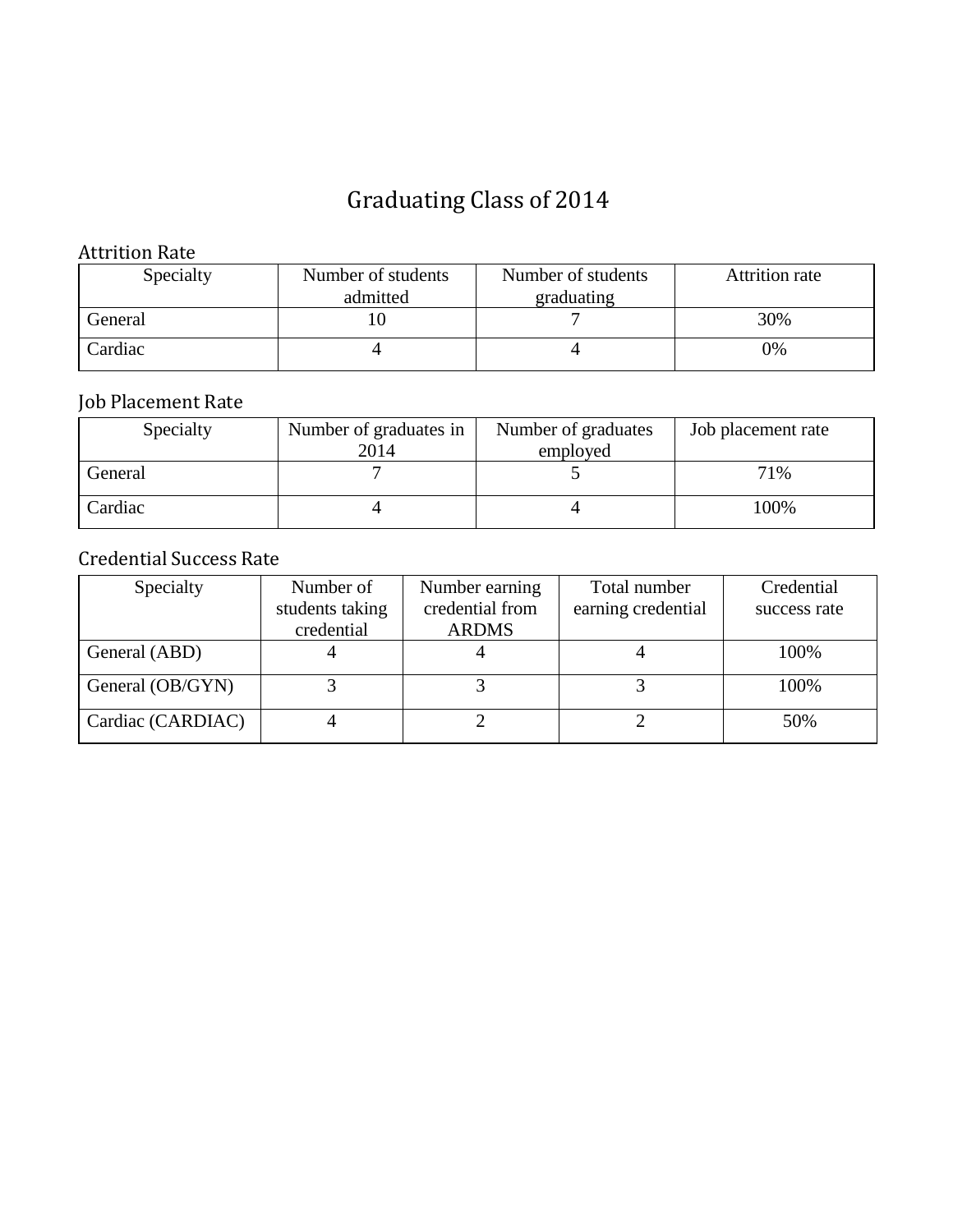#### Attrition Rate

| Specialty | Number of students<br>Number of students |            | <b>Attrition rate</b> |
|-----------|------------------------------------------|------------|-----------------------|
|           | admitted                                 | graduating |                       |
| General   |                                          |            | 0%                    |
| Cardiac   |                                          |            | 0%                    |

## Job Placement Rate

| Specialty | Number of graduates in<br>2013 | Number of graduates<br>employed | Job placement rate |
|-----------|--------------------------------|---------------------------------|--------------------|
| General   |                                |                                 | 60%                |
| Cardiac   |                                |                                 | 40%                |

| Specialty         | Number of       | Number earning  | Total number       | Credential   |
|-------------------|-----------------|-----------------|--------------------|--------------|
|                   | students taking | credential from | earning credential | success rate |
|                   | credential      | <b>ARDMS</b>    |                    |              |
| General (ABD)     |                 |                 |                    | 86%          |
| General (OB/GYN)  |                 |                 |                    | 100%         |
| Cardiac (CARDIAC) |                 |                 |                    | 67%          |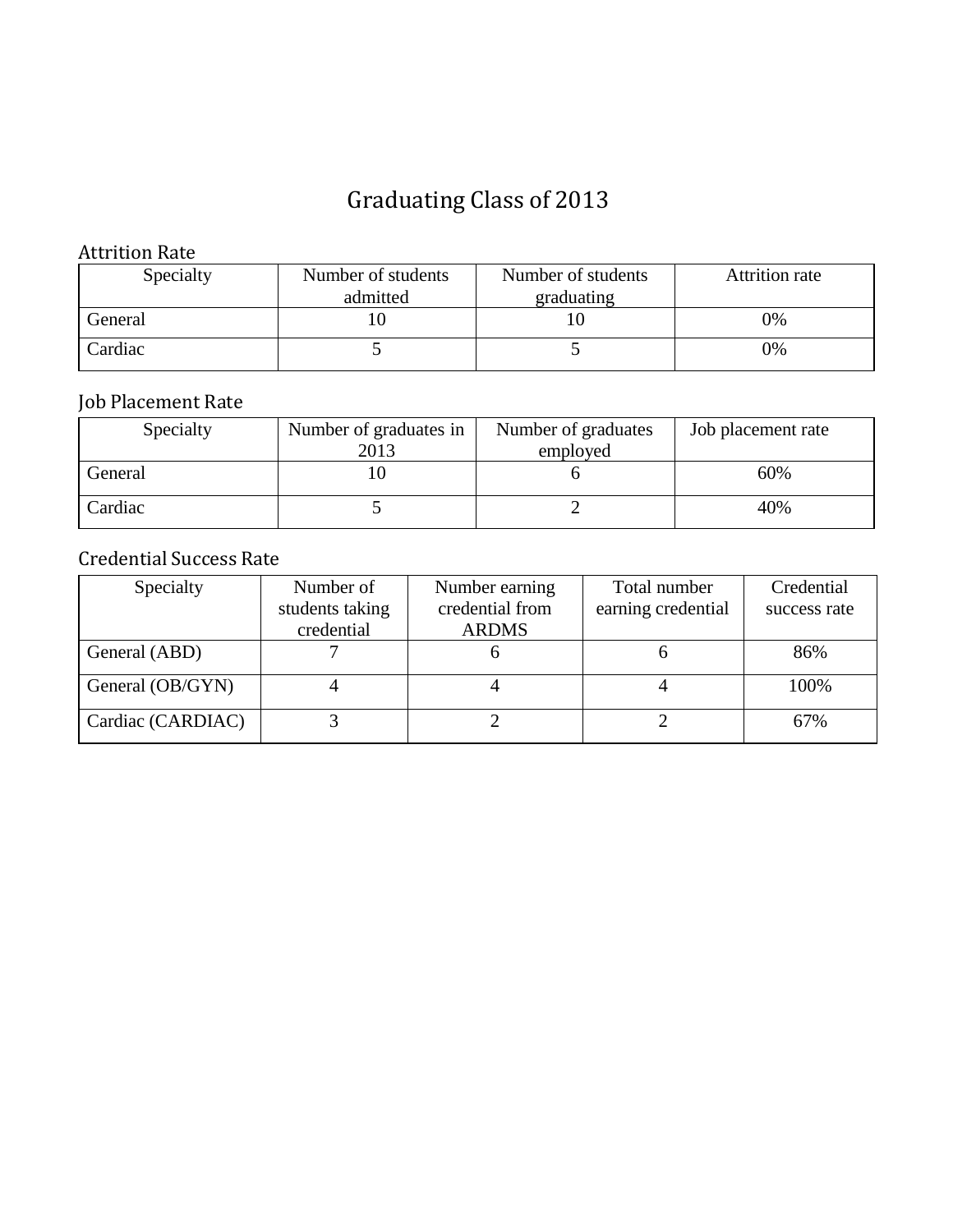#### Attrition Rate

| Specialty | Number of students<br>Number of students |            | <b>Attrition rate</b> |
|-----------|------------------------------------------|------------|-----------------------|
|           | admitted                                 | graduating |                       |
| General   | ιU                                       |            | 0%                    |
| Cardiac   |                                          |            | 0%                    |

### Job Placement Rate

| Specialty | Number of graduates in<br>2012 | Number of graduates<br>employed | Job placement rate |
|-----------|--------------------------------|---------------------------------|--------------------|
| General   |                                |                                 | 40%                |
| Cardiac   |                                |                                 | 80%                |

| Specialty         | Number of       | Number earning  | Total number       | Credential   |
|-------------------|-----------------|-----------------|--------------------|--------------|
|                   | students taking | credential from | earning credential | success rate |
|                   | credential      | <b>ARDMS</b>    |                    |              |
| General (ABD)     |                 |                 |                    | 67%          |
| General (OB/GYN)  |                 |                 |                    | 0%           |
| Cardiac (CARDIAC) |                 |                 |                    | 100%         |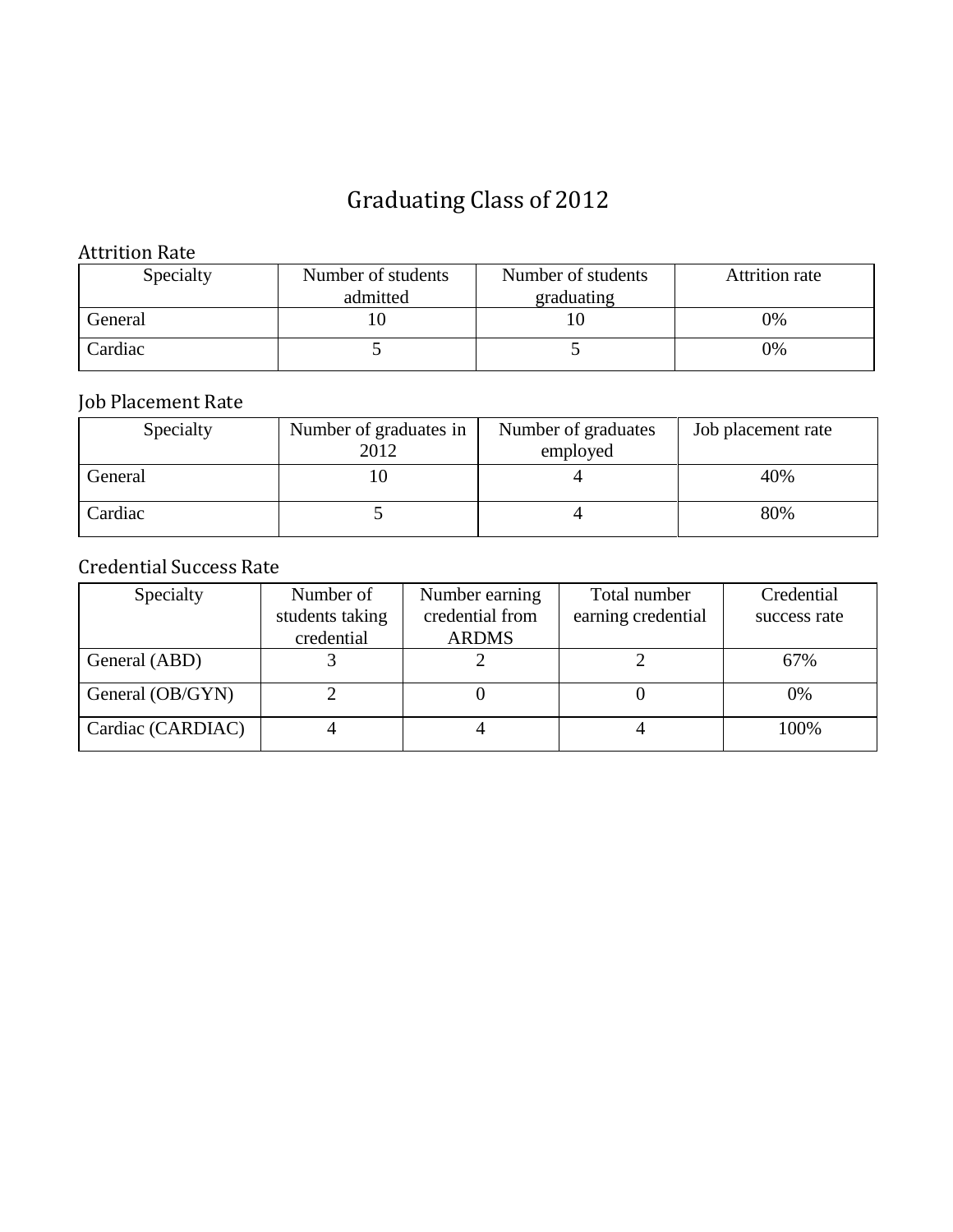#### Attrition Rate

| Specialty | Number of students<br>Number of students |            | Attrition rate |
|-----------|------------------------------------------|------------|----------------|
|           | admitted                                 | graduating |                |
| General   | ιU                                       |            | 0%             |
| Cardiac   |                                          |            | 20%            |

### Job Placement Rate

| Specialty | Number of graduates in<br>2011 | Number of graduates<br>employed | Job placement rate |
|-----------|--------------------------------|---------------------------------|--------------------|
| General   |                                |                                 | 60%                |
| Cardiac   |                                |                                 | 75%                |

| Specialty            | Number of       | Number earning  | Total number       | Credential   |
|----------------------|-----------------|-----------------|--------------------|--------------|
|                      | students taking | credential from | earning credential | success rate |
|                      | credential      | <b>ARDMS</b>    |                    |              |
| General (ABD)        |                 |                 |                    | 57%          |
| General (OB/GYN)     |                 |                 |                    | 100%         |
| Cardiac<br>(CARDIAC) |                 |                 |                    | 100%         |